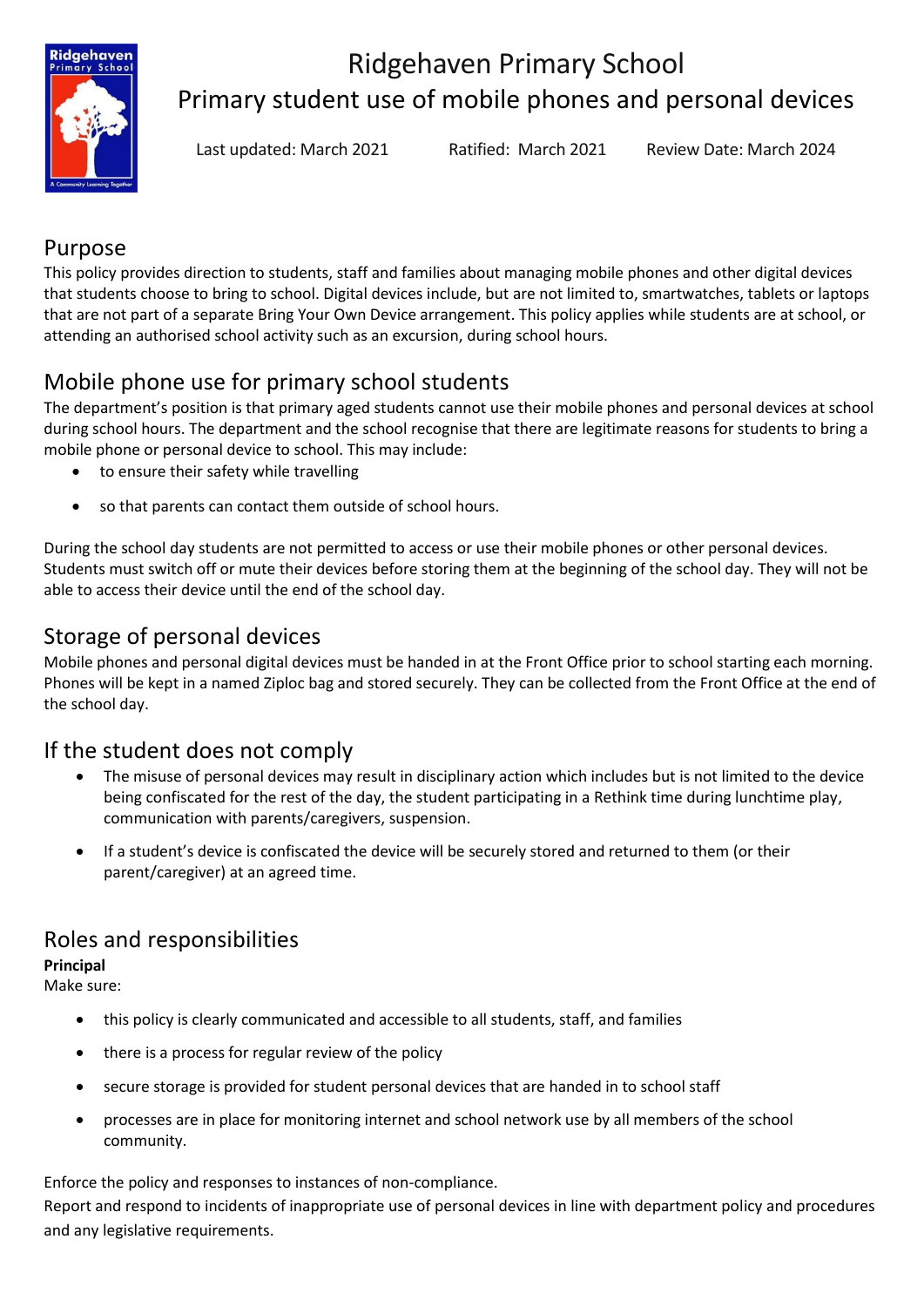Consider requests for exemptions from the policy from parents on a case-by-case basis. Make sure that approved exemptions are documented and that relevant staff are informed about students' exemptions. Model appropriate use of mobile phones and support families to understand the importance of promoting safe, responsible and respectful use of mobile phones to their children.

#### **School staff**

Deliver learning opportunities and maintain a safe and productive learning environment. Take steps to minimise distractions from the non-educational use of personal devices in the learning environment at times when a device is being used by a student in line with an approved exemption or in circumstances where students' devices are stored in the classroom.

Respond to instances of non-compliance in line with the school's policy.

Report and respond to incidents of inappropriate use of personal devices in line with department policy and procedures and any legislative requirements.

Make sure that any student personal devices handed in for their care are stored in a secure location and are returned to the student (or their parent/caregiver).

Model appropriate use of mobile phones and support families to understand the importance of promoting safe, responsible and respectful use of mobile phones to their children.

#### **Students**

Comply with the requirements of the school's policy and follow all reasonable directions from the Principal and school staff.

If permitted to use a mobile phone or personal device in line with an exemption under this policy, do so in a safe, responsible and respectful way and support peers to do the same.

Communicate respectfully with others and do not use a mobile phone or other personal device to bully, harass or threaten another person.

Respect others' rights to privacy and do not take photos, film or audio records of other people without their knowledge or permission.

Students bring mobile phones and personal devices to school entirely at their own risk. Neither the school nor the Department for Education can accept any responsibility for loss or damage nor for investigating such.

Mobile phones and personal devices must be handed in by the owner at the beginning of every day at the Front Office and collected by the owner at the end of the day.

Abide by the School's ICT Agreement

#### **Parents/Caregivers**

Support the implementation of the school's policy, including the consequences for non-compliance with the policy. Use the school's formal communication channels in all instances to communicate with the school (including where a student requires early collection from school). Encourage their child to always report to a school staff member in the first instance if they become unwell or experience an issue at school.

Recognise the important role they play in supporting their child to use their mobile phone (or other personal device) in a safe, responsible and respectful way.

Ensure their child/ren is abiding by the School's ICT Agreement signed by all families.

Complete a permission form for their child to bring a mobile phone or personal device to school.

### Communication and review

- The policy was taken to staff for consultation and approval and shared with Governing Council
- Parents/caregivers and students are aware that all mobile devices must be handed in at the front office at the beginning of every day and parents/caregivers must give written permission for their child to have a mobile phone at school.
- This policy can be accessed via the school website
- The policy will be reviewed every 3 years. Next review date: March 2024